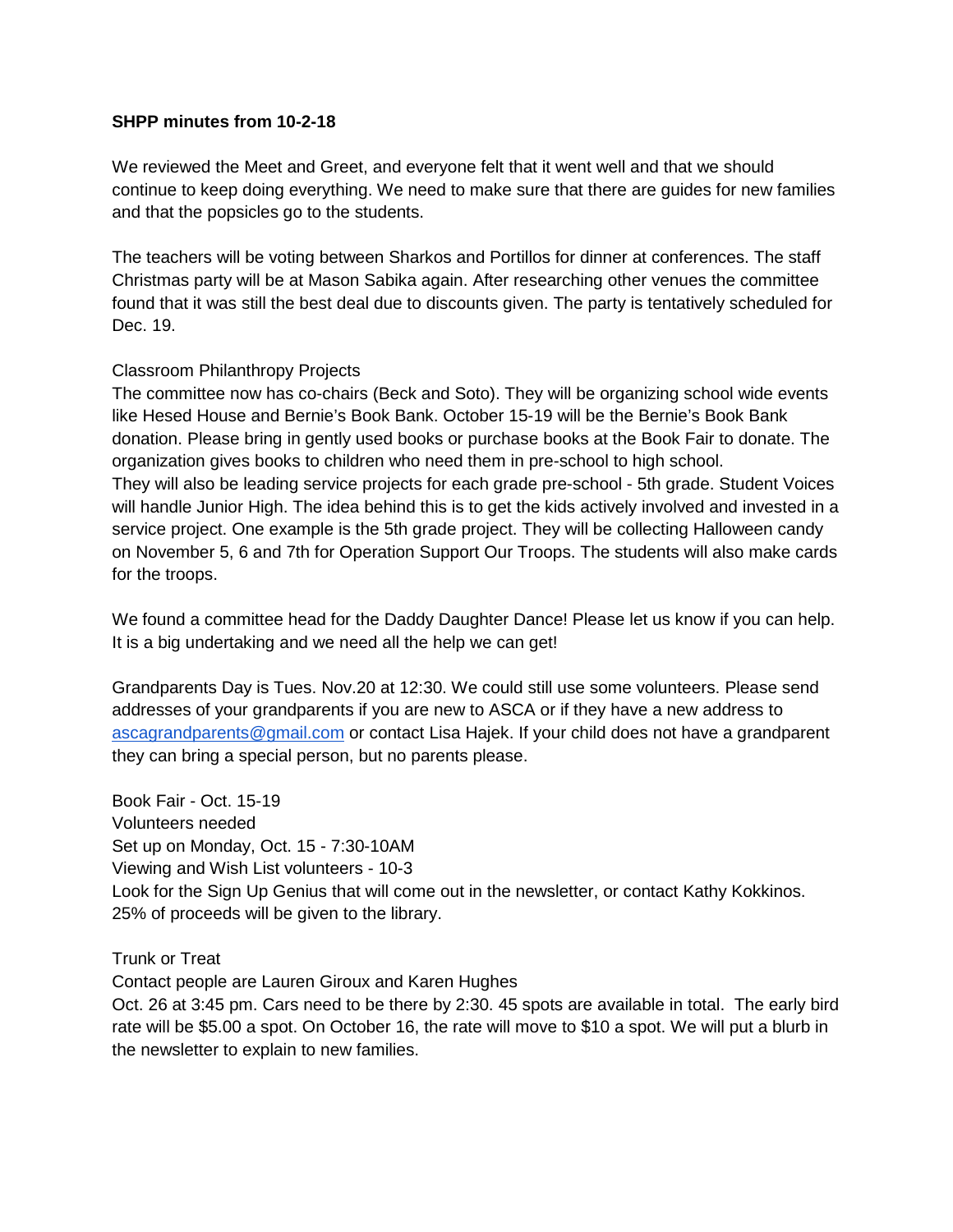The Halloween classroom parties are on October 26. We will celebrate All Saints Day on Oct. 31 during the 1st half of the day and there will be a normal afternoon.

## Fundraising

We don't have the final numbers for the Yankee Candle Fundraiser but the early numbers show that it was very successful. The sale will stay open until December 31 so you can still order if you didn't get to it! Look for the butter braid and the poinsettias.

Celebrate Your Heritage and Faith Formation

We have a group of moms updating the chapel and looking to purchase a tabernacle. There will be a daily rosary and invocations to Mary and the Archangel Michael. You can send in flowers to help beautify the chapel for the month. We are also looking to have a place for donations for the chapel at Grandparents Day.

Oct. 30 - hot chocolate and sweet breads will be sold afternoon as a way to celebrate All Saints Day with the traditions of Mexico.

Dec. 12 - Our Lady of Guadalupe. They will be making flautas.

Dec. 18 - Las Posadas - Our children will celebrate at 2:15 pm; group is looking to do something after school.

All money raised will be for the chapel. This is a great group of moms and we are so excited for them to join SHPP and our Faith Formation committee! They have already done a lot and we are excited for all of the upcoming events they have planned.

Hospitality - Fun Friday for staff. Bring something in like donuts at 7:15AM for 45 people. Look for a sign up. This will be once a month.

Giving tree - We are looking at a way to have a wish list for teachers that would be easy for families to donate.

Amazon smiles should be working soon. Paul Oblon has been working on this. We also discussed Everbridge for group texting. They have a junior group for schools and SHPP could potentially cover the cost.

Oct. 21 - ASCA is a stop on the marathon and we need volunteers at 5:30 AM. Contact Melissa if you can help.

Budget - Paul streamlined the budget and we are able to do more with less. We were able to take some things out of the budget and give a bump to some committees. Some events make money but most are in and out events.

We discussed gifts for teacher appreciation week. We also want to get standard operating procedures for SHPP.